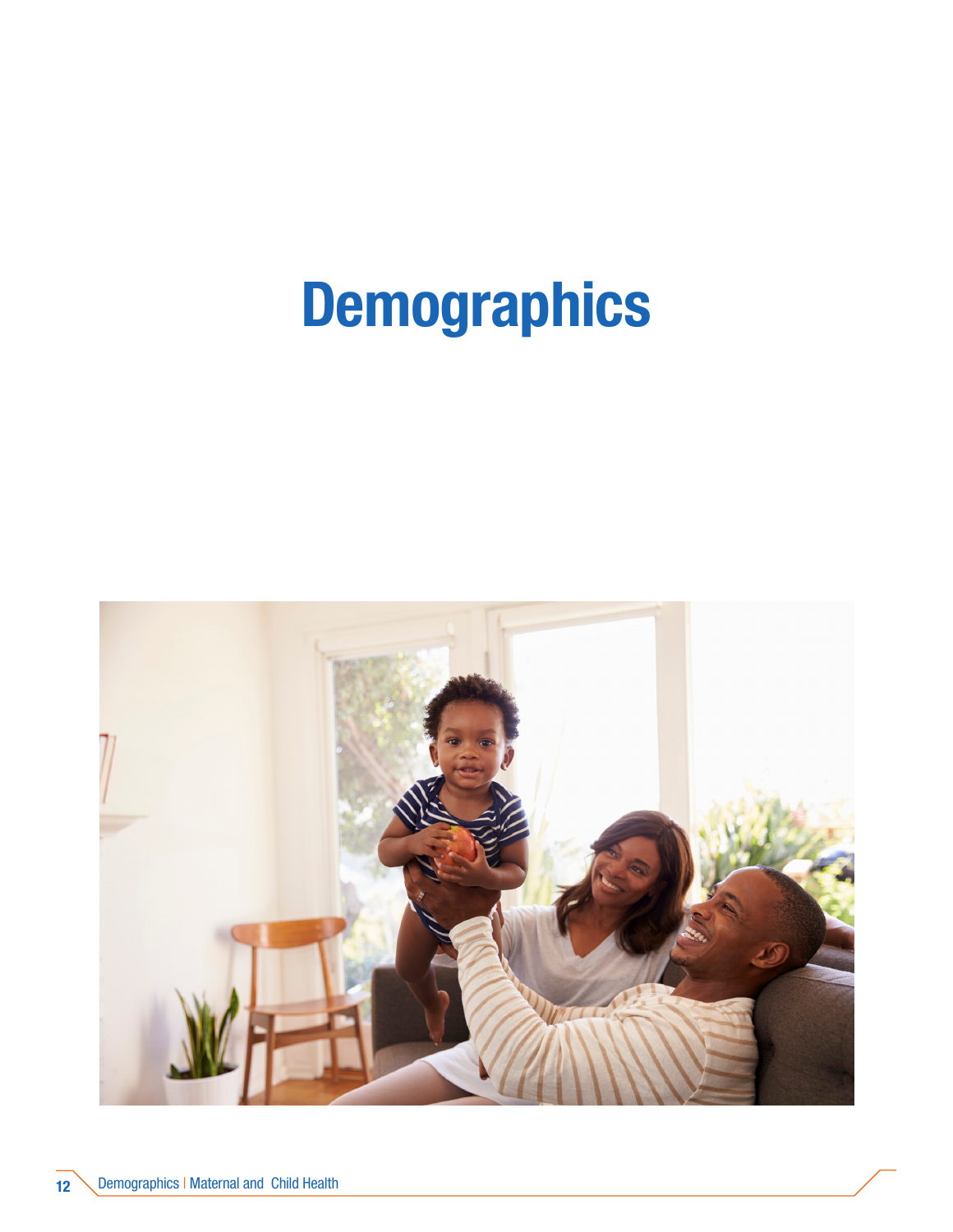## **Demographics**



Approximately 45,000 babies are born every year in Oregon.



Oregon's population is primarily non-Hispanic White. However, the prevalence of other race and ethnicity groups is higher among children under the age of 18 compared to adults. This is particularly true for Hispanic children, Asian children and children with two or more races. The number of births in Oregon — approximately 45,000 per year — has stayed relatively consistent for the last 15 years.

## Reproductive age by race and ethnicity



Note: Race category percentages do not add to 100% due to the exclusion of "Other" and "Unknown" race.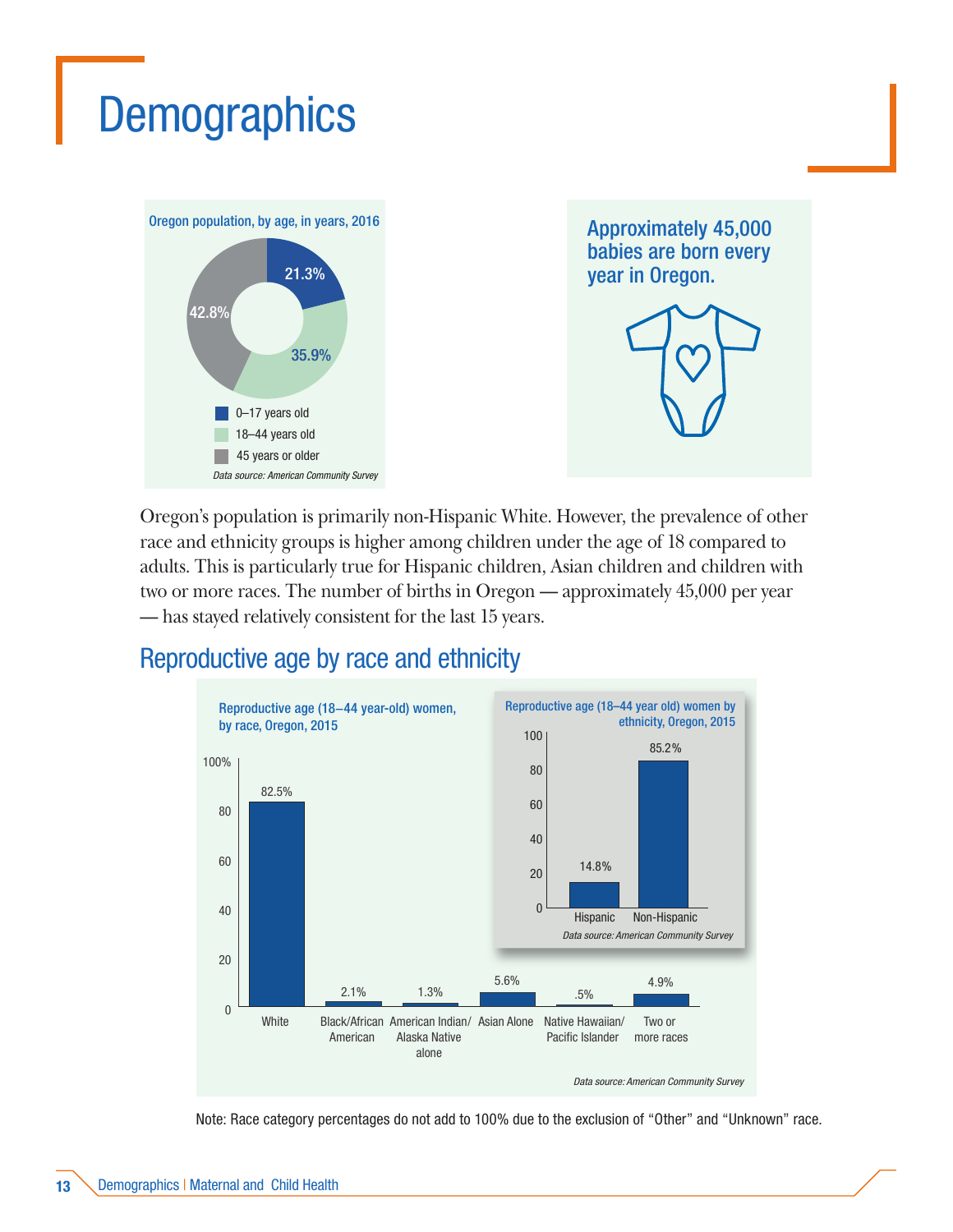



Note: Race category percentages do not add to 100% due to the exclusion of "Other" and "Unknown" race.



Note: Race category percentages do not add to 100% due to the exclusion of "Other" and "Unknown" race.